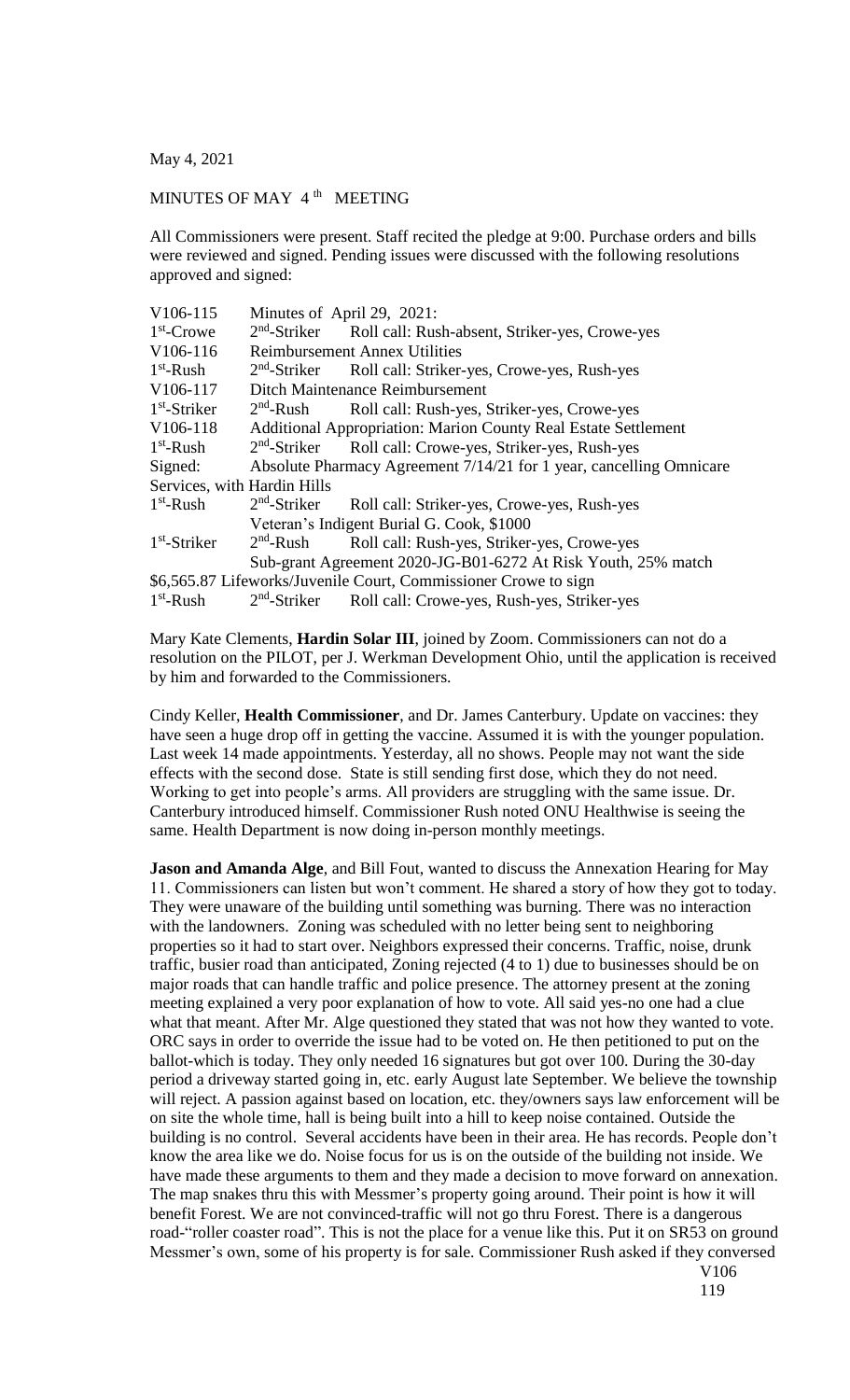with Crimson Lane by Ada? No they have not, but noted it is back a lane and right off US30. Not the population we are in, my assumption. Annexation: he is concerned with his property values with being across from a commercial property. They/Messmers have not listened to the neighbors. Kenton Times noted concerts will be held. They do not believe the township will not pass this to be zoned commercial. There are zoning laws against. We would support in a different location. You guys have a decision to make; are you willing to change the look of our township forever? Farm ground is tied up in a bank loan. Financially they have to maintain two weddings to be even, three to be whole. Expensive and furthest from any hotel. We believe that is a long way away to a hotel. Logistics come into play. We looked at other barn themed places. This place is most expensive and they have already dropped prices. He is a successful farmer and dog breeder. Commissioner Crowe- have another meeting and you can bring your information to the hearing next week. A time limit to speak at the hearing. Mr. Alge-take under serious consideration: how will this impact Forest, job creation, successful? We want a fair shake per the law.

**Window Restoration** Meeting: *Ask Amy* is placing blinds and asked if the curve in the first floor window could show. Commissioners reviewed third floor windows and will be okay with the placement of blinds as close to the top as possible. Windows are all installed, punch list corrections have been done but he is here today to review. HVAC was completed in the basement last week. Commissioner's lines should be done today then inspection. The switch is up high-box is not acceptable. It is the disconnect power unit. Commissioners don't like the power box and would like changed from a commercial look. These are also in the State Auditor's Office. White could be used. Ceilings removed, bulkheads installed and finished. Painted tomorrow. The primer was painted over loose areas. Wall prep needs done first. Will proceed with bulkhead and a/c for Auditor. Blind chains will be replaced due to legislation/safety. Magistrates Office/2<sup>nd</sup> floor-new lights call for occupancy dimmer switches-covered with shelf? Richard Lawson: Leave as is. Regional Planning area-new ceiling, 2 lights? He found out the power to his units are on the wall being removed. He will need to communicate with JR. It was discussed when a walk thru was done early on. It was said then no additional cost to move. Terry W. was not informed a wall was being removed, it was not brought down to the field guys. Jason Fleming; The drop ceiling is now staying. The unit power just needs off the wall and re-mounted at some point. Chris Fortman will talk to JR. Troy-will do Vets and storage room at same time. Joe: As soon as bulkhead is framed in on window wells he will coordinate the concrete poured. They will need more people to schedule. Commissioner Striker-a drain line will be drilled for the Treasurers unit. Troy-yes. Rooftop unit may be set next week. He will give Richard a heads up to close the south entrance. Jason Fleming-should be substantially completed by end of month with the exception of the Auditor's. All were comfortable with end of month. No date on frosted glass replacement. Commissioners have no idea when the technology project will start, hope a schedule and some work started by next meeting, May 18.

## Rep. Jon Cross was in.

Keith Kissling (going part time/retiring), Ali Redmond and Chelsea Ward, FLR/CORSA. Mike Bacon sat in on the conversation. 2021/2022 **Corsa Program renewal**. Increase was 1.45%, some saw up to 25%. Loss fund dividend credit was \$27,624, Loss Control Incentive Program credits \$7,000 for a total credit of \$34,624. Due Corsa \$200,065. Hardin County joined in 1989. Saw a 1% on law enforcement side but with the low claims they were able to hold back. Next year they might want a more buffer. She will be back in July with a check to return an additional amount. The increase was from Hardin Hills (7%-payroll) and liability increase on county homes as a whole, 18%. Hardin County's total insured values have increased from \$71,236,503 to \$126,756,213 over the last six years. Hardin County received \$66,974 over the last ten years in the Loss Control Incentive Program Credits. HR Helpline had 3 calls at a total cost of \$594. 303 motor vehicle reports run daily. 36 CORSA University Courses. 2020 Law Enforcement Corrections trainings. Corsa has 66 out of 88 counties in the pool. Trust Fund Bonds-if the ORC does not require-they should be covered under CORSA dishonesty, unless the trust law states otherwise. Ali will check. These are restricted use.

V106 119